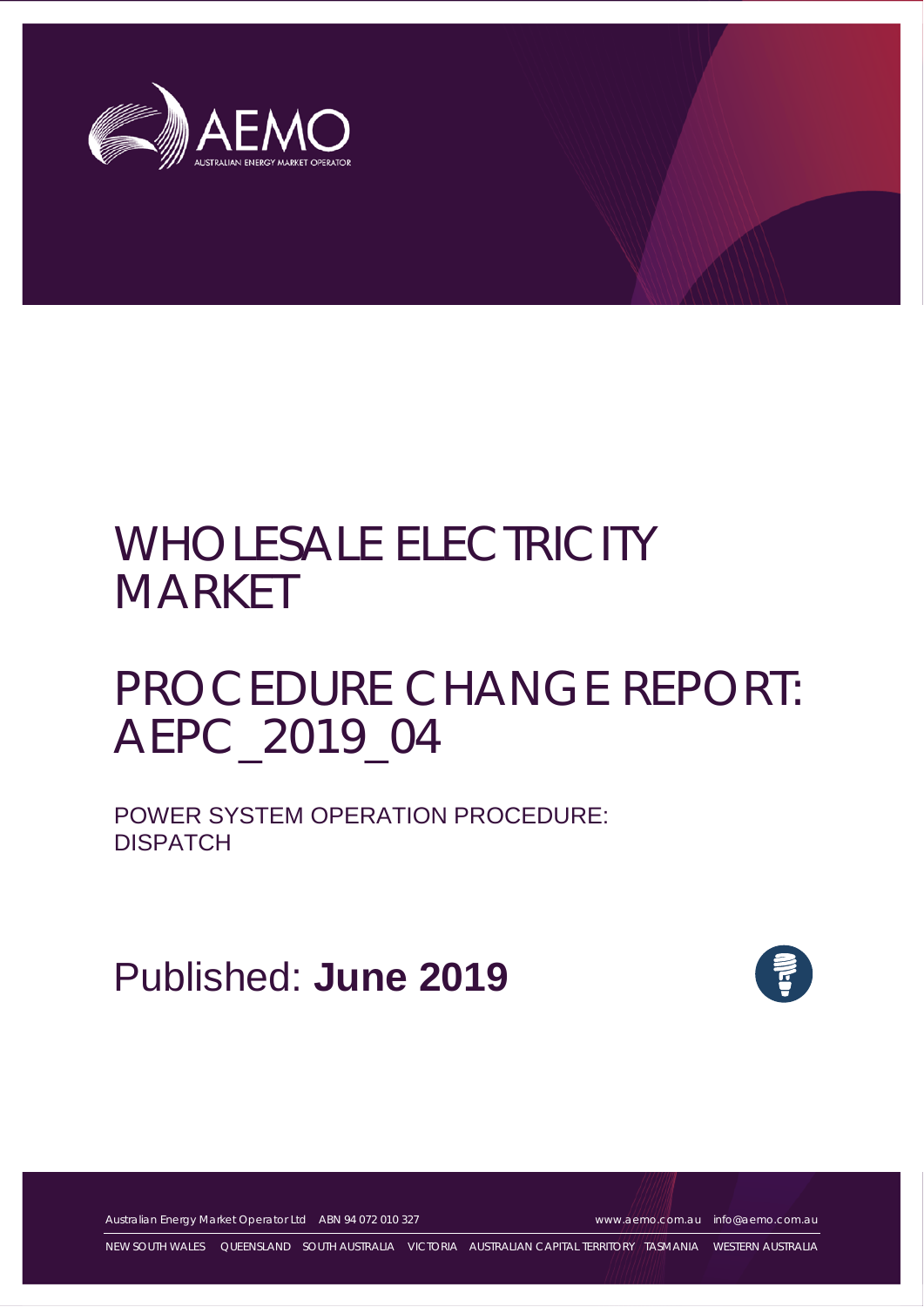



© 2019 Australian Energy Market Operator Limited. The material in this publication may be used in accordance with the [copyright permissions on AEMO's website.](http://aemo.com.au/Privacy_and_Legal_Notices/Copyright_Permissions_Notice)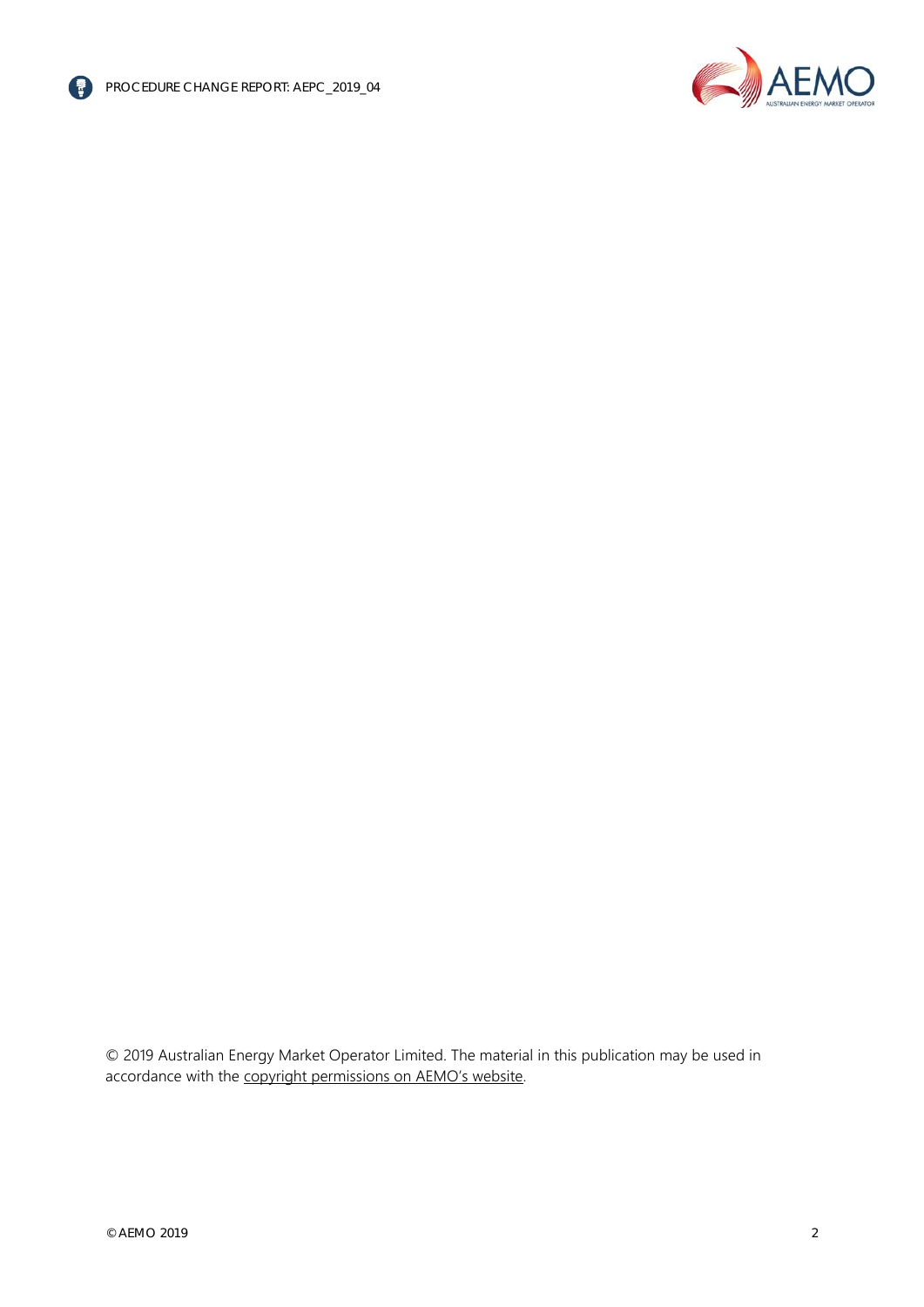

## <span id="page-2-0"></span>**EXECUTIVE SUMMARY**

## <span id="page-2-1"></span>**Purpose**

The publication of this Procedure Change Report and accompanying Power System Operation Procedure commences the Procedure Change Process conducted by AEMO to consider a proposed revised Power System Operation Procedure: Dispatch (Procedure) under the Wholesale Electricity Market Rules (WEM Rules).

## <span id="page-2-2"></span>**Proposed amendments**

The revised Procedure is required by clauses 3.21B.8, 7.2.5, 7.6.10A, 7.6.13, 7.6A.2, 7.6A.7, 7.7.4A, 7.7.5A, 7.7.5B, 7.7.5C, 7.7.9, 7.9.19, 7.13.1(eD), 7.13.3, 7A.3.7, 7A.3.15, and 7B.1.4 of the WEM Rules.

### <span id="page-2-3"></span>**Consultation**

Draft versions of the Market Procedure were presented at the WEM AEMO Procedure Change Working Group (WEM APCWG) meeting held on 2 May 2019, during which changes were recommended by stakeholders. Details of this forum are available at [http://aemo.com.au/Stakeholder-Consultation/Industry](http://aemo.com.au/Stakeholder-Consultation/Industry-forums-and-working-groups/WA-Forums/WEM-APCWG)[forums-and-working-groups/WA-Forums/WEM-APCWG.](http://aemo.com.au/Stakeholder-Consultation/Industry-forums-and-working-groups/WA-Forums/WEM-APCWG)

AEMO published the Procedure Change Proposal (AEPC\_2019\_04) on the Market Web Site and issued a notice calling for submissions from stakeholders on 8 May 2019.

The submission period closed on 6 June 2019, with no submissions received from stakeholders.

#### <span id="page-2-4"></span>**AEMO's decision**

AEMO's decision is to accept the Procedure, as amended, following the consultation period. AEMO considers that the revised Procedure is consistent with the Wholesale Market Objectives, the *Electricity Industry Act*, the *Electricity Industry (Wholesale Electricity Market) Regulations 2004*, and the WEM Rules.

#### <span id="page-2-5"></span>**Next steps**

The revised Power System Operation Procedure: Dispatch will commence at 8:00 AM on 1 July 2019.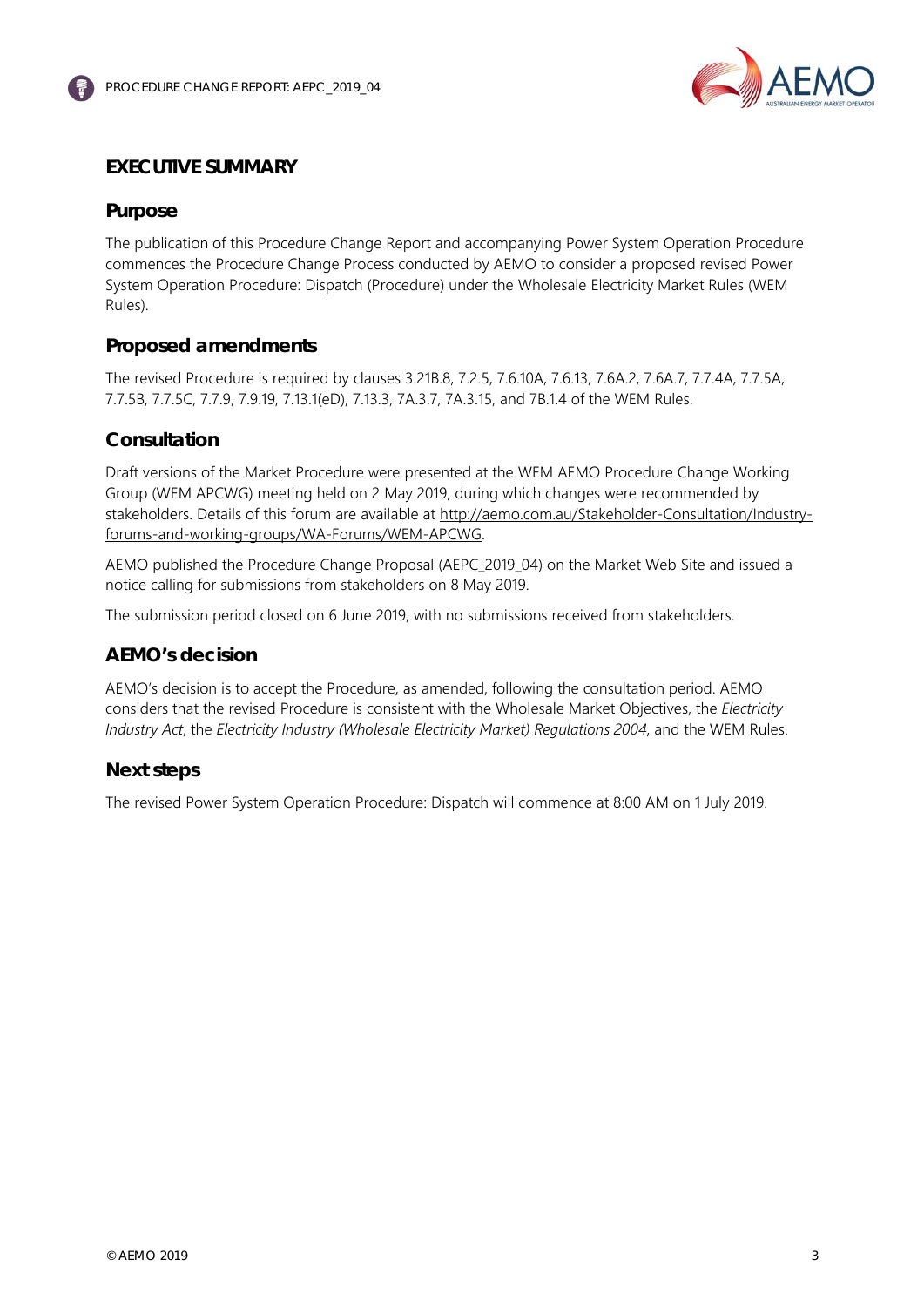

## **CONTENTS**

|                     | <b>EXECUTIVE SUMMARY</b>                                                  | 3  |
|---------------------|---------------------------------------------------------------------------|----|
| Purpose             |                                                                           |    |
| Proposed amendments |                                                                           |    |
| Consultation        |                                                                           |    |
| AEMO's decision     |                                                                           | 3  |
|                     | Next steps                                                                | 3  |
| 1.                  | <b>BACKGROUND</b>                                                         | 5  |
| 1.1.                | Regulatory requirements                                                   | 5  |
| 1.2.                | Context for this consultation                                             | 5  |
| 1.3.                | Procedure Change Process and timetable                                    | 8  |
| 2.                  | PROPOSED PROCEDURE CHANGE                                                 | 8  |
| 2.1.                | Detail of the proposed procedure change                                   | 8  |
| 2.2.                | Proposed drafting                                                         | 9  |
| 3.                  | <b>CONSULTATION PROCESS</b>                                               | 9  |
| 3.1.                | Market Advisory Committee or Working Group                                | 9  |
| 3.2.                | Public workshop                                                           | 9  |
| 3.3.                | Submissions received during consultation period                           | 10 |
| 4.                  | <b>AEMO'S ASSESSMENT</b>                                                  | 10 |
| 4.1.                | Further changes to the Procedure                                          | 10 |
| 4.2.                | Consistency with Electricity Industry Act, WEM Regulations, and WEM Rules | 10 |
| 4.3.                | Consistency with Wholesale Market Objectives                              | 10 |
| 4.4.                | Implementation of the Procedure                                           | 10 |
| 4.5.                | AEMO's decision and commencement                                          | 10 |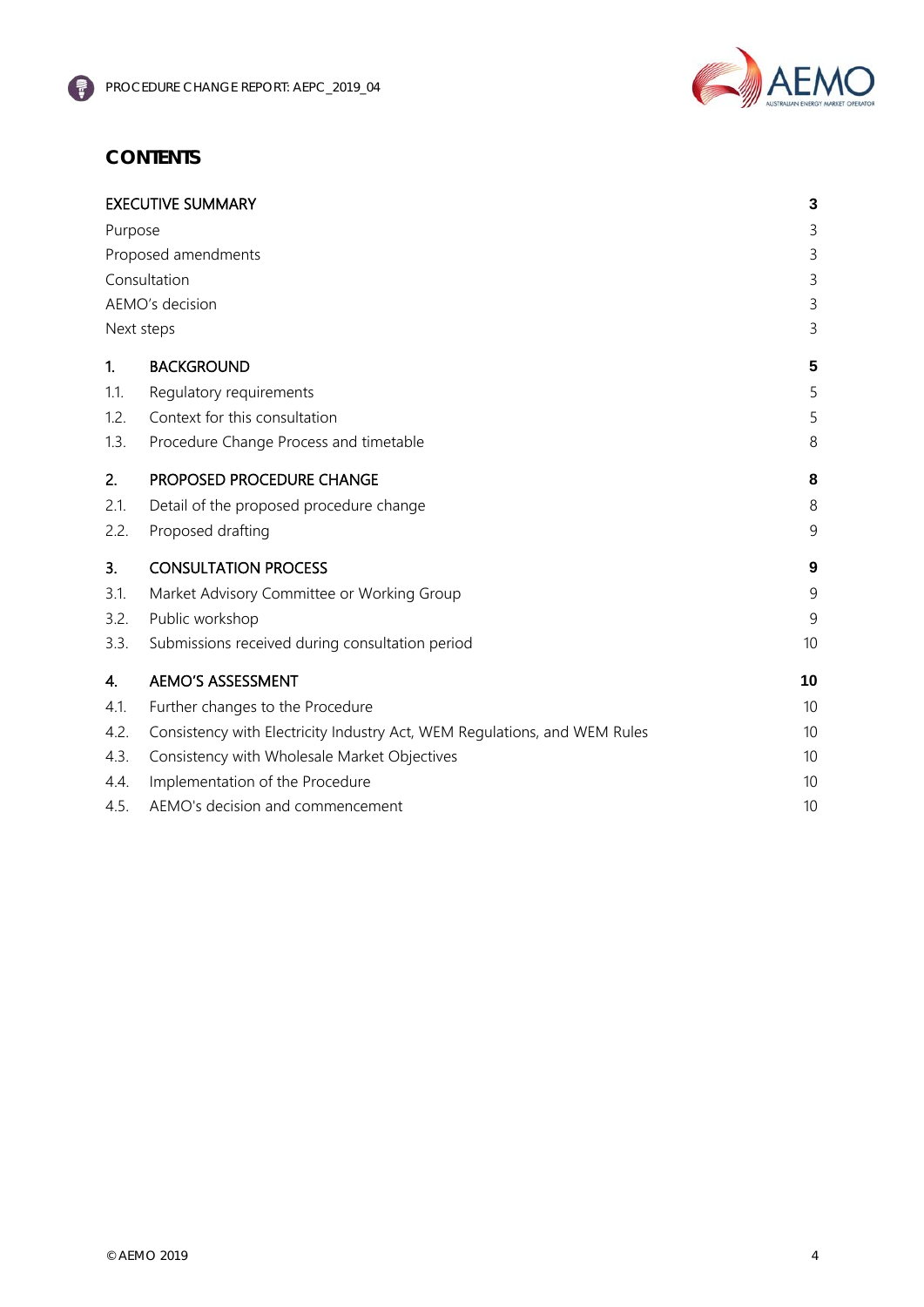

## <span id="page-4-0"></span>**1. BACKGROUND**

### <span id="page-4-1"></span>**1.1. Regulatory requirements**

<span id="page-4-2"></span>Clauses 3.21B.8, 7.2.5, 7.6.10A, 7.6.13, 7.6A.2, 7.6A.7, 7.7.4A, 7.7.5A, 7.7.5B, 7.7.5C, 7.7.9, 7.9.19, 7.13.1(eD), 7.13.3, 7A.3.7, 7A.3.15, and 7B.1.4 of the WEM Rules provide that:

*3.21B.8. System Management must document the procedure it follows to grant permission in accordance with section 3.21B in the Power System Operation Procedure and System Management and Market Participants must follow that documented Market Procedure.*

*7.2.5. Unless otherwise directed by System Management, each Market Generator must by 10 AM each day provide to System Management for each of its Intermittent Generators with capacity exceeding 10 MW its most current forecast of the MWh energy output of the Intermittent Generator for each Trading Interval between noon of the current Scheduling Day and the end of the corresponding Trading Day in a format and by a method specified in the Power System Operation Procedure.*

*7.6.10A. System Management must develop a Power System Operation Procedure documenting the manner and time in which the obligation in clause 7.6.10 is to be complied with, including how consumption is to be measured or estimated.*

*7.6.13. System Management must document in the Power System Operation Procedure the procedure to be*  followed, and must follow that documented Market Procedure, when scheduling and issuing Operating *Instructions to dispatch Registered Facilities covered by any Ancillary Service Contract in a form sufficient for audits and investigations under these Market Rules.*

*7.6A.2. With respect to the scheduling of Stand Alone Facilities for Ancillary Services and the scheduling of Facilities in the Balancing Portfolio generally:*

- *(a) at least once every month, Synergy must provide to System Management the following information in regard to the subsequent month:*
	- *(i) a plant schedule describing the merit order in which the Facilities in the Balancing Portfolio are to be called upon and any restrictions on the operations of such Facilities;*
	- *(ii) a plan for which fuels will be used in each Facility in the Balancing Portfolio and guidance as to how that plan might be varied depending on circumstances;*
	- *(iii) a description as to how Ancillary Services are to be provided from Facilities in the Balancing Portfolio; and*
	- *(iv) a description as to how Ancillary Services are to be provided from the Stand Alone Facilities,*

*where the format and time resolution of this data is to be described in a procedure;*

- *(b) System Management must provide to Synergy by 8:30 AM on the Scheduling Day associated with a Trading Day a forecast of total system demand for the Trading Day where the format and time resolution of this data is to be described in a procedure;*
- *(c) System Management must provide to Synergy by 4:00 PM on the Scheduling Day associated with a Trading Day:* 
	- *(i) a forecast of the requirements for energy in the Balancing Portfolio, being a forecast of the whole of system energy requirement less:*
		- *(A) the aggregate energy of all Resource Plans associated with other Market Participants' Scheduled Generators and Dispatchable Loads, including Synergy's Dispatchable Loads; and*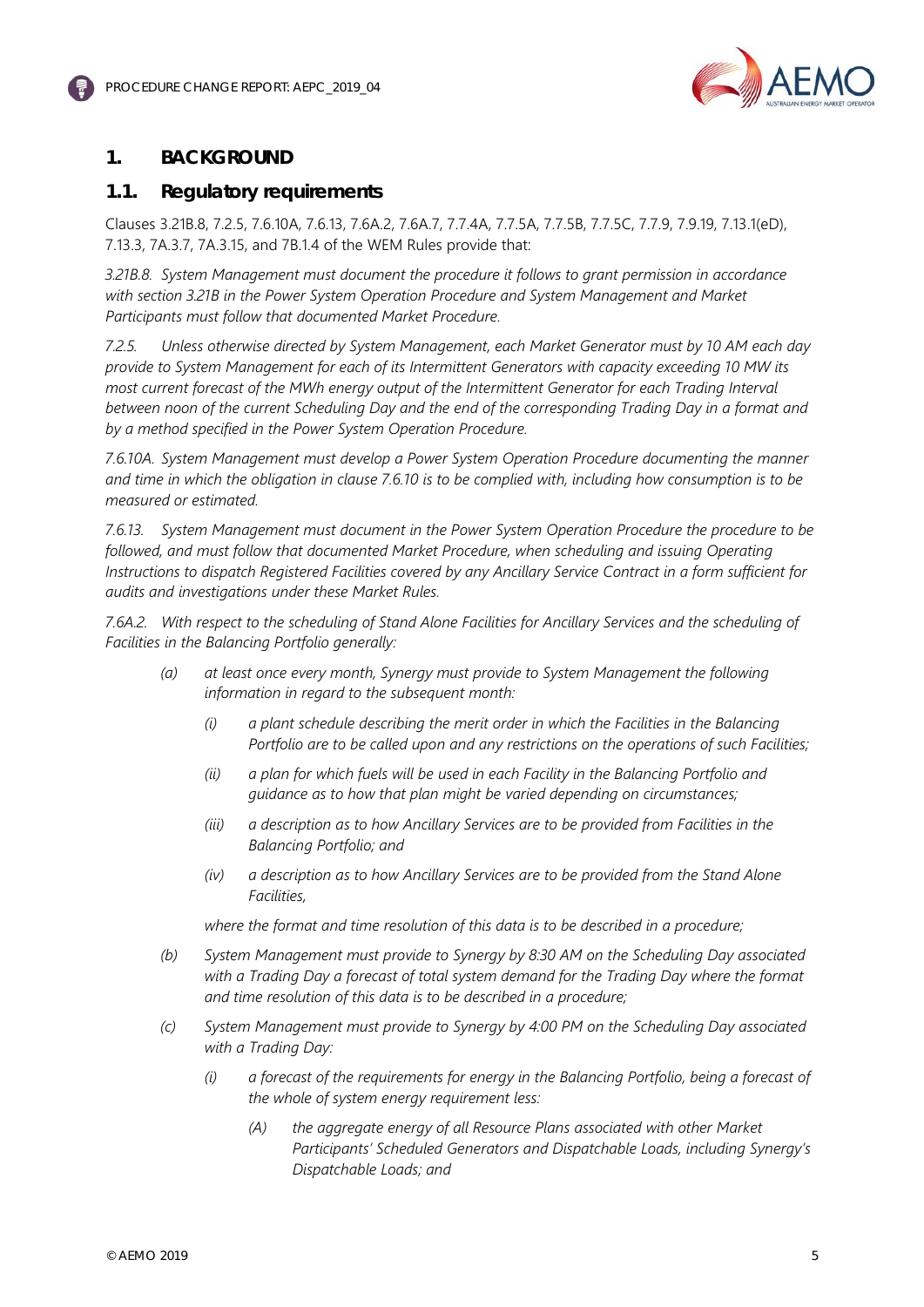

- *(B) the aggregate forecast output of other Market Participants' Non-Scheduled Generators, including the aggregate forecast output of any Non-Scheduled Generators which are Stand Alone Facilities, for the Trading Day;*
- *(ii) the Dispatch Plan for each Facility for the Trading Day; and*
- *(iii) a forecast of the detailed Ancillary Services required from each Facility in the Balancing Portfolio and Ancillary Services from each Stand Alone Facility,*

*where the format and time resolution of this data is to be described in a procedure;*

- *(d) System Management must consult with Synergy in developing the information described in clause 7.6A.2(c) and Synergy must provide System Management with any information required by System Management in accordance with a procedure to support the preparation of the information in clause 7.6A.2(c). In the event of any failure by Synergy to provide information required by System Management in a timely fashion then System Management may use its reasonable judgement to substitute its own information;*
- *(e) System Management must determine by 4:00 PM on the Scheduling Day associated with a Trading Day the aggregate forecast output of all Non-Scheduled Generators for the Trading Day, referred to in clause 7.6A.2(c)(i)(2);*
- *(f) If after 4:00 PM on the Scheduling Day but prior to the start of a Trading Interval on the corresponding Trading Day, System Management becomes aware of a change in conditions which will require a significant change in the Dispatch Plan it may make such change but must notify Synergy of such change; and*
- *(g) Synergy must notify System Management as soon as practicable if it becomes aware that it is unable to comply with a Dispatch Plan, providing reasons as to why it cannot comply.*

*7.6A.7. Subject to clause 7.6A.8, System Management must document the procedures System Management and Synergy must follow to comply with this clause 7.6A, including the process to follow in developing the confidential procedure described in clause 7.6A.8, in the Power System Operation Procedure, and System Management and Synergy must follow that documented Market Procedure.*

*7.7.4A. When selecting Non-Balancing Facilities from the Non-Balancing Dispatch Merit Order, and subject to 7.6.1C and 7.6.1E, System Management must select them in accordance with the Power System Operation Procedure. The selection process specified in the Power System Operation Procedure must:*

- *(a) only discriminate between Non-Balancing Facilities based on response time and availability;*
- *(b) permit System Management to not curtail a Demand Side Programme when, due to limitations on the availability of the Demand Side Programme, such curtailment would prevent that Demand Side Programme from being available to System Management at a later time when it would have greater benefit with respect to maintaining Power System Security and Power System Reliability; and*
- *(c) not be inconsistent with section 7.6.*
- *7.7.5A. System Management must develop a Power System Operation Procedure specifying:*
	- *(a) information that a Market Participant must provide to System Management, for each of the Market Participant's Non-Scheduled Generators, and for each Trading Interval, for the purposes of:*
		- *(i) the estimate referred to in clause 7.7.5A(b);*
		- *(ii) the revised estimate referred to in clause 7.7.5A(c); or*
		- *(iii) step 6 of Appendix 9.*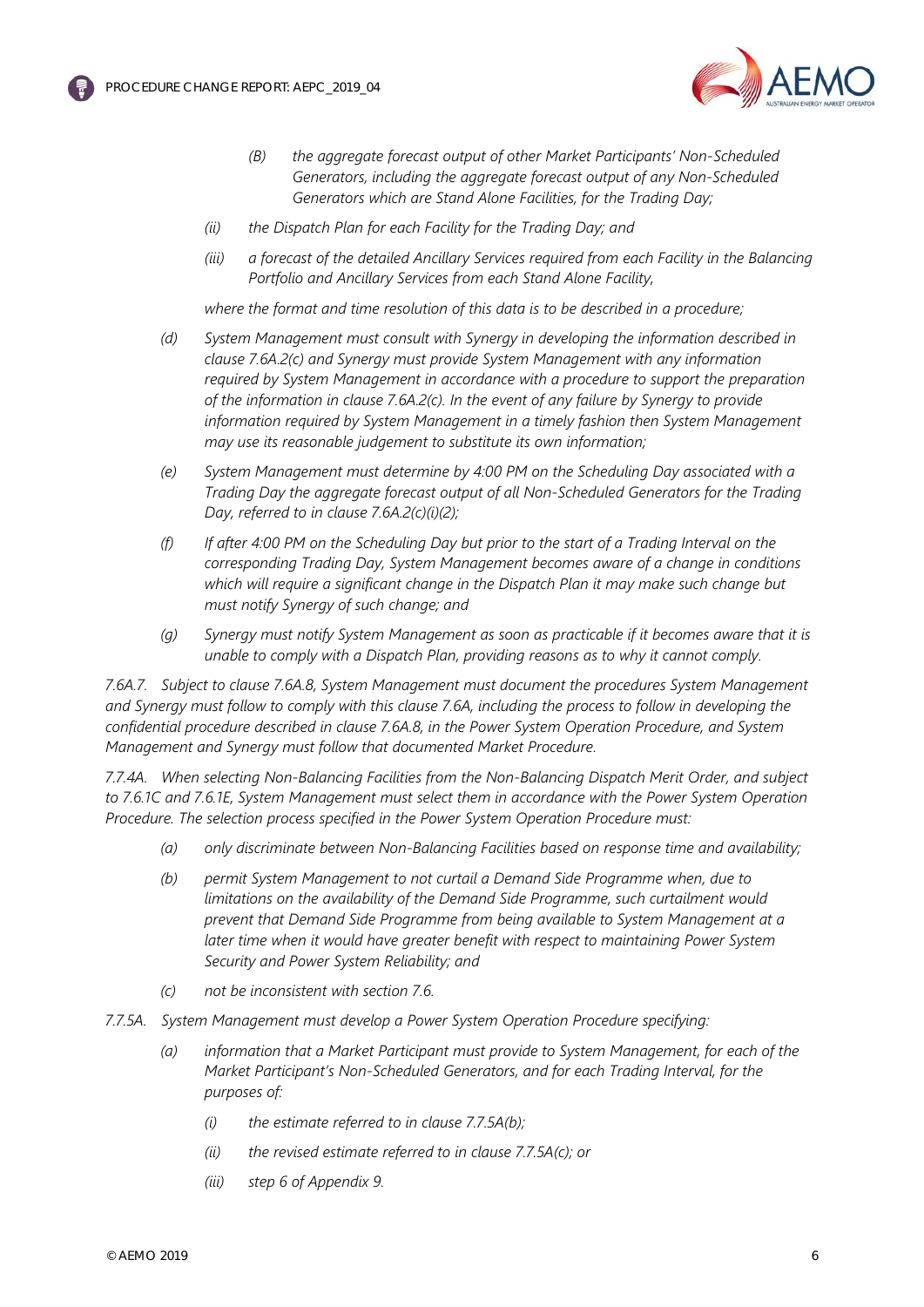



- *(b) for the purposes of clause 7.7.5B and the Relevant Level Methodology – one or more methods that may be used to estimate the maximum quantity of sent out energy (in MWh) that a Non-Scheduled Generator would have generated in a Trading Interval had a Dispatch Instruction not been issued for that Facility and for that Trading Interval;*
- *(c) for the purposes of the Relevant Level Methodology only – the process for revising an estimate that was made strictly in accordance with one of the methods that, under clause 7.7.5A(b), must be specified in the Power System Operation Procedure; and*
- *(d) for the purposes of clause 7.13.1C(e) – one or more methods that may be used to estimate the decrease in the output (in MWh) of each of Synergy's Non-Scheduled Generators as a result of an instruction from System Management to deviate from the Dispatch Plan or change their commitment or output in accordance with clause 7.6A.3(a).*

*System Management and Market Participants must comply with the Power System Operation Procedure.*

*7.7.5B. The quantity to be used for the purposes of clauses 6.15.2(b)(i) and 7.13.1(eF) is System Management's estimate, determined in accordance with the Power System Operation Procedure, of the maximum amount of sent out energy, in MWh, which each Non-Scheduled Generator, by Trading Interval, would have generated in the Trading Interval had a Dispatch Instruction not been issued.*

*7.7.5C. The information to be provided by a Market Participant in the Power System Operation Procedure developed under clause 7.7.5A may include such modelling for the Market Participant's Non-Scheduled Generators that System Management considers may assist it to determine the estimates under clause 7.7.5A(a) or to meet the Dispatch Criteria.*

*7.7.9. System Management must develop, in a Power System Operation Procedure, the procedure System Management and Market Participants must follow in forming, issuing, recording, receiving, confirming and responding to Dispatch Instructions and Operating Instructions and that System Management must follow in determining the quantities described in clause 7.7.5A(a).*

*7.9.19. System Management must document in the Power System Operation Procedure for Dispatch the processes to be used:*

- *(a) for applications under clause 7.9.13;*
- *(b) by System Management in determining whether or not to grant an exemption under clause 7.9.14;*
- *(c) by System Management in determining whether or not to revoke an exemption under clause 7.9.17;*
- *(d) for notification of any exemptions granted or revoked by System Management; and*
- *(e) publishing and maintaining on System Management's website any information and details with respect to any exemptions.*

*7.13.1(eD). System Management must prepare the following data for a Trading Day by noon on the first Business Day following the day on which the Trading Day ends, by Trading Interval, the Load Rejection Reserve Response Quantity and the Spinning Reserve Response Quantity calculated in accordance with the Power System Operation Procedure.*

*7.13.3 System Management must document in the Power System Operation Procedure the procedure to be followed by Rule Participants in providing settlement and monitoring data to AEMO. Rule Participants must comply with that documented Market Procedure.*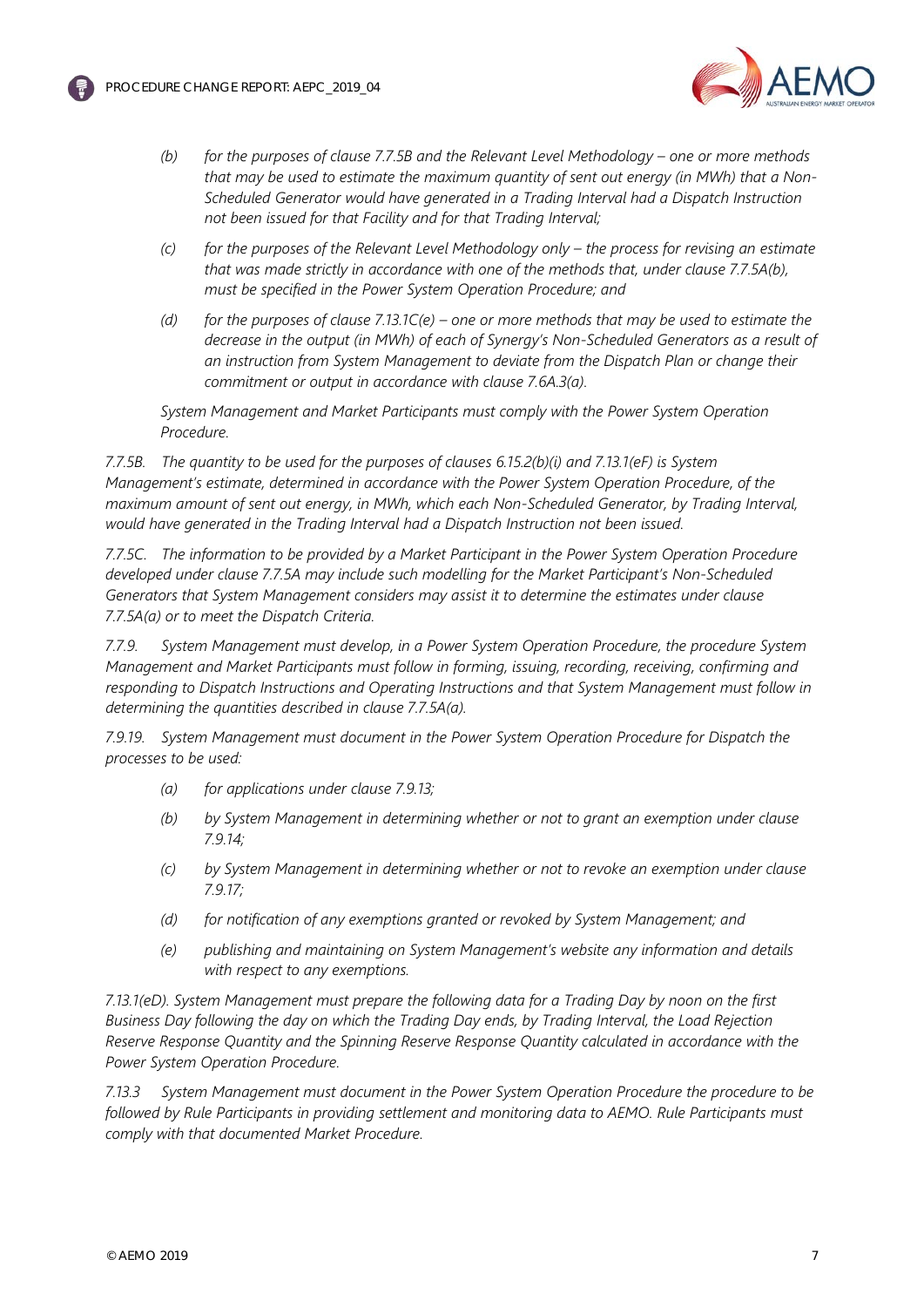



*7A.3.7. System Management must, no later than two hours after the end of the Trading Day, prepare an estimate of:*

- *(a) the SOI Quantity and the EOI Quantity for each Balancing Facility; and*
- *(b) the Relevant Dispatch Quantity,*

*for each Trading Interval in the Trading Day, determined in accordance with the Power System Operation Procedure.*

*7A.3.15. System Management must, for each future Trading Interval in the Balancing Horizon, prepare a forecast of the Relevant Dispatch Quantity, and may prepare a forecast of the EOI Quantity for Non-Scheduled Generators, each determined in accordance with the Power System Operation Procedure. System Management must, each time it has new information on which to determine these quantities, update these forecasts, but is not required to do so more than once per Trading Interval.*

*7B.1.4. System Management must, by 12:00 PM on the Scheduling Day, prepare a forecast of the LFAS Quantity for each Trading Interval in the next Trading Day, determined in accordance with the Power System Operation Procedure.*

## **1.2. Context for this consultation**

As part of the amalgamation of System Management and AEMO, the Power System Operation Procedures are being revised and updated. In general, AEMO is revising the Market Procedures to:

- (a) remove any Power System Operation Procedures not required by WEM Rules;
- (b) update all Power System Operation Procedures to current AEMO standards;
- (c) ensure Power System Operation Procedures comply with obligations; and
- (d) ensure content in Market Procedures is included where a WEM Rule requirement exists to include detail or process or AEMO requires an obligation on itself or Participants.

The Power System Operation Procedure will be the ninth version of this Procedure. AEMO proposes to commence the revised Procedure on 1 July 2019.

## <span id="page-7-0"></span>**1.3. Procedure Change Process and timetable**

On 8 May 2019, AEMO published a Procedure Change Proposal (AEPC\_2019\_04) for the Power System Operation Procedure: Dispatch and issued a call for submissions which are available at [http://www.aemo.com.au/Stakeholder-Consultation/Consultations/AEPC\\_2019\\_04.](http://www.aemo.com.au/Stakeholder-Consultation/Consultations/AEPC_2019_04) 

The proposal was progressed using the Procedure Change Process specified in clause 2.10 of the WEM Rules, with submissions required by 6 June 2019.

## <span id="page-7-1"></span>**2. PROPOSED PROCEDURE CHANGE**

This section details the changes that AEMO proposed when the call for submissions was published.

## <span id="page-7-2"></span>**2.1. Detail of the proposed procedure change**

Among numerous editorial changes, AEMO is proposing:

- (a) editorial clarifications; and
- (b) changes as a result of upcoming Rule Changes, comments from the Market Auditor, or operational matters, as detailed in the table below.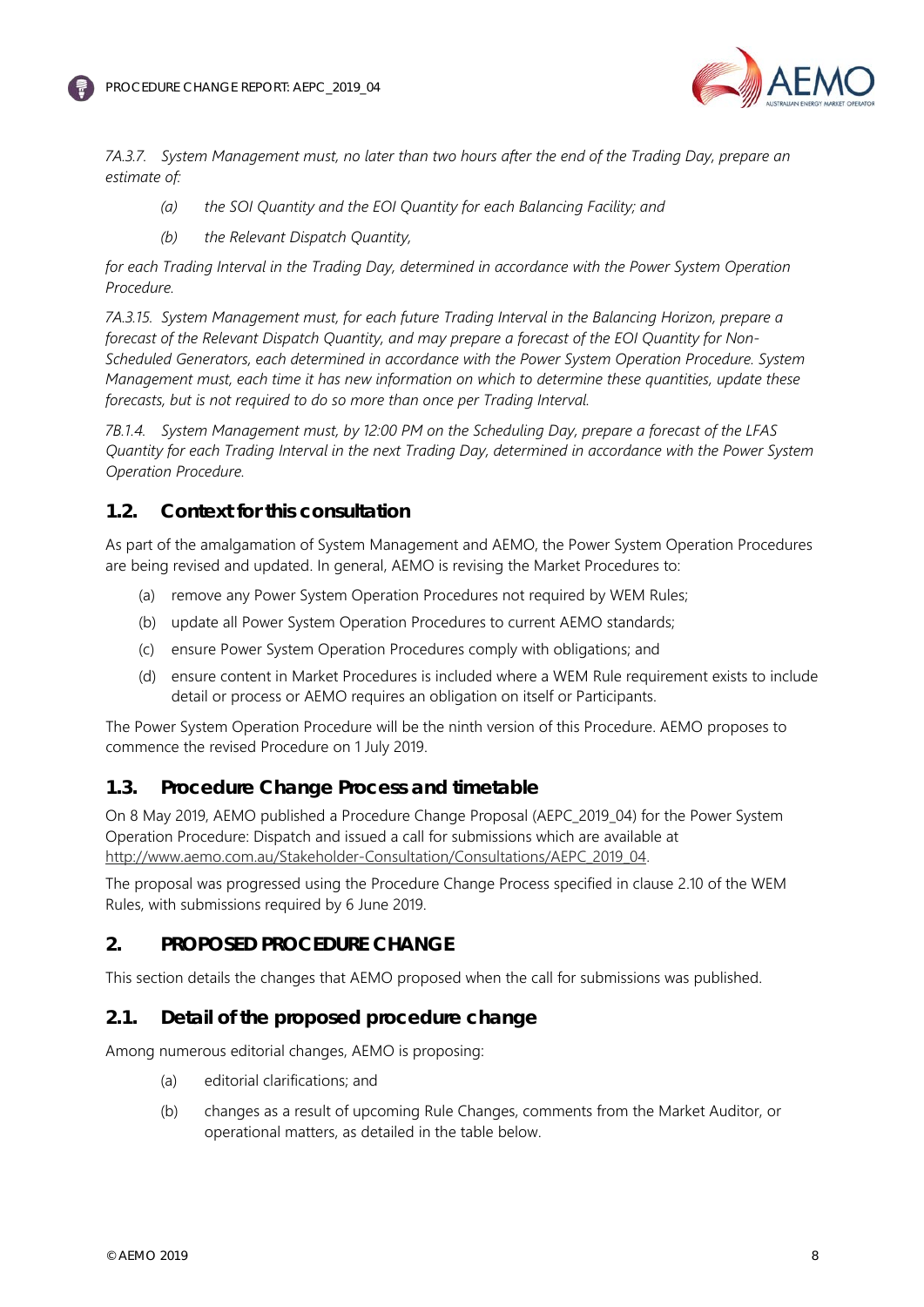

| $Step(s)$ or<br>Section(s) Affected | <b>Issue</b>                                                                                                                                                                                                                                                                                                                                                                                                                                                                                                                                                |
|-------------------------------------|-------------------------------------------------------------------------------------------------------------------------------------------------------------------------------------------------------------------------------------------------------------------------------------------------------------------------------------------------------------------------------------------------------------------------------------------------------------------------------------------------------------------------------------------------------------|
| 1.3.1; 7.2.1                        | In accordance with RC_2015_01, include:<br>• specific references to clauses 3.21B.8, 7.6A.7, 7.9.19; and<br>• further detail relating to clauses 7.6A.2 and 7.7.5A.                                                                                                                                                                                                                                                                                                                                                                                         |
| 3.1.3                               | Clarify the format and time resolution of information provided by AEMO to Synergy under clause<br>7.6A.2(c).                                                                                                                                                                                                                                                                                                                                                                                                                                                |
| 4.8.1                               | Clarify the requirements for Demand Side Programmes to provide real-time data.                                                                                                                                                                                                                                                                                                                                                                                                                                                                              |
| 5.4.1; 5.7.2; 5.7.3;<br>5.7.5       | Clarify the:<br>• methods by which AEMO may issue, and Market Participants may confirm, Operating Instructions;<br>• level Market Participants must respond to for different types of Operating Instructions; and<br>• interaction of Operating Instructions and Dispatch Instructions.<br>In accordance with RC_2018_07, include requirements to allow for:<br>• Operating Instructions to be issued ex-post for Market Generators that are constrained by a<br>Network Outage; and<br>• the receipt of this Operating Instruction to be deemed confirmed. |
| 7.2.2                               | Clarify the estimation of constrained-off quantities for Non-Scheduled Generators.                                                                                                                                                                                                                                                                                                                                                                                                                                                                          |
| 7.5.1                               | Clarify that the methodology for clause 7A.3.7A uses the same methodology for clause 7A.3.7.                                                                                                                                                                                                                                                                                                                                                                                                                                                                |
| Various                             | For RC_2014_16, vary steps referring to clauses 7.7.4A and 7.6A.2(c), and remove references to:<br>• Resource Plans:<br>· Dispatchable Loads; and<br>• Non-Balancing Facilities.                                                                                                                                                                                                                                                                                                                                                                            |
| 4.9; 4.10; 5.1 and<br>Appendix 1    | Remove unnecessary detail in sections:<br>• 4.9: Dispatch Advisory notices (and as a consequence, Appendix 1);<br>• 4.10: Content and management of Dispatch Advisory notices; and<br>• 5.1: Bona fide changes to the physical status of Facilities.                                                                                                                                                                                                                                                                                                        |

## <span id="page-8-0"></span>**2.2. Proposed drafting**

AEMO published a draft of the proposed Power System Operations Procedure: Dispatch, which is available at [http://www.aemo.com.au/Stakeholder-Consultation/Consultations/AEPC\\_2019\\_04.](http://www.aemo.com.au/Stakeholder-Consultation/Consultations/AEPC_2019_04) AEMO also provided a marked-up version of the revised Procedure.

## <span id="page-8-1"></span>**3. CONSULTATION PROCESS**

## <span id="page-8-2"></span>**3.1. Market Advisory Committee or Working Group**

The Market Advisory Committee (MAC) has delegated its advisory role with respect to AEMO Procedure Change Proposals to the AEMO Procedure Change Working Group (APCWG), in accordance with clause 2.3.17(a) of the WEM Rules. Accordingly, the MAC did not review the Procedure Change Proposal.

Draft versions of the Market Procedure were presented at the WEM APCWG meeting held on 2 May 2019, during which changes were recommended by stakeholders.

AEMO notified the MAC once the Procedure Change Proposal was published and noted that the Rule Change Panel would convene a meeting of the MAC should two or more members request it in accordance with clause 2.10.9 of the WEM Rules.

## <span id="page-8-3"></span>**3.2. Public workshop**

No public workshops were held in relation to this Procedure Change Proposal.